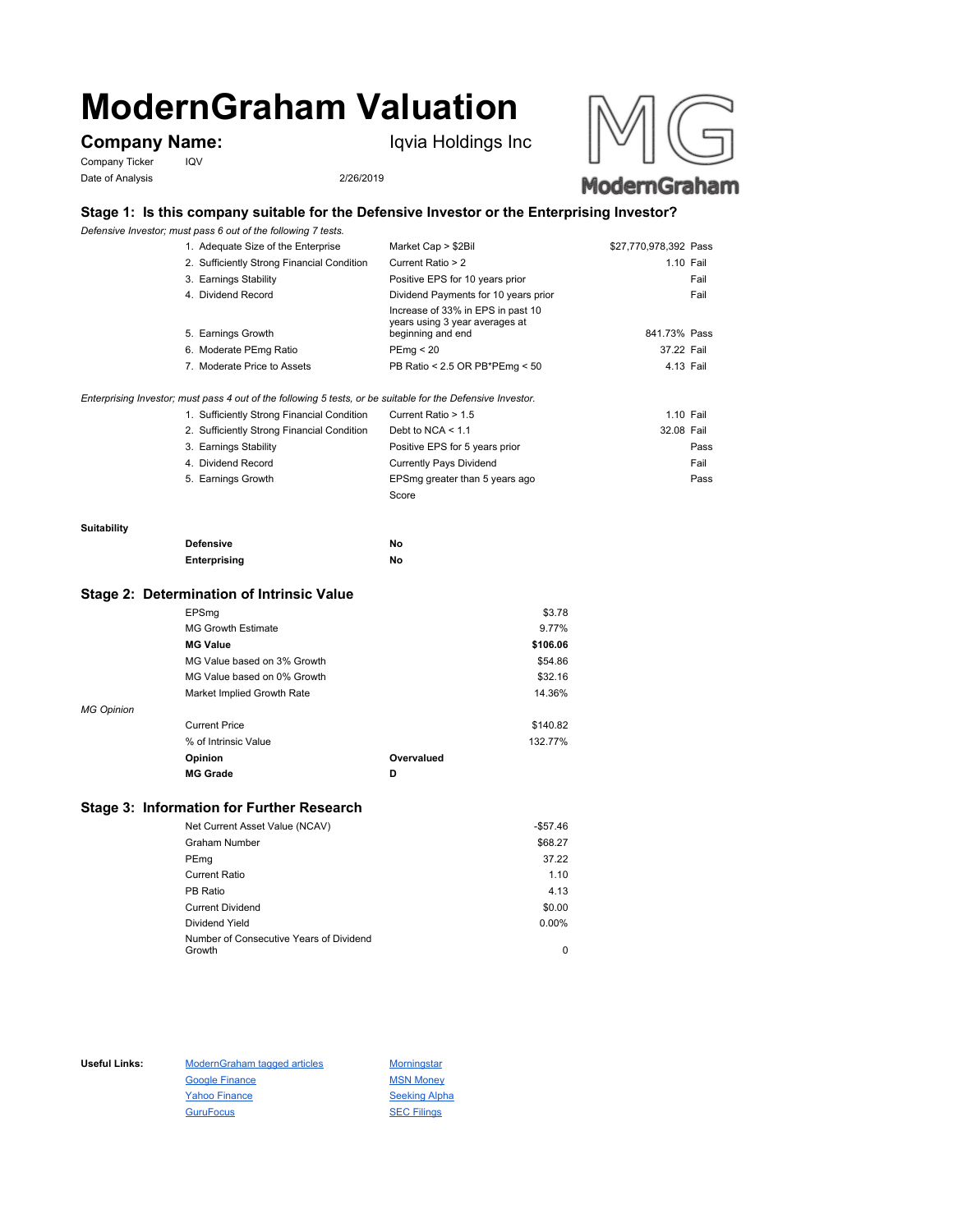| <b>EPS History</b> |        | <b>EPSmg History</b>                 |                  |
|--------------------|--------|--------------------------------------|------------------|
| Next Fiscal Year   |        |                                      |                  |
| Estimate           |        | \$6.11 Next Fiscal Year Estimate     | \$3.78           |
| Dec2018            | \$1.24 | Dec2018                              | \$2.63           |
| Dec2017            | \$5.74 | Dec2017                              | \$3.14           |
| Dec2016            | \$0.47 | Dec2016                              | \$1.85           |
| Dec2015            | \$3.08 | Dec2015                              | \$2.29           |
| Dec2014            | \$2.72 | Dec2014                              | \$1.66           |
| Dec2013            | \$1.77 | Dec2013                              | \$0.96           |
| Dec2012            | \$1.39 | Dec2012                              | \$0.46           |
| Dec2011            | \$0.00 | Dec2011                              | \$0.00           |
| Dec2010            | \$0.00 | Dec2010                              | \$0.00           |
| Dec2009            | \$0.00 | Dec2009                              | \$0.00           |
| Dec2008            | \$0.00 | Dec2008                              | \$0.00           |
| Dec2007            | \$0.00 | Dec2007                              | \$0.00           |
| Dec2006            | \$0.00 | Dec2006                              | \$0.00           |
| Dec2005            | \$0.00 | Dec2005                              | \$0.00           |
| Dec2004            | \$0.00 | Dec2004                              | \$0.00           |
| Dec2003            | \$0.00 | Dec2003                              | \$0.00           |
| Dec2002            |        | \$0.00 Balance Sheet Information     | 12/1/2018        |
| Dec2001            |        | \$0.00 Total Current Assets          | \$3,874,000,000  |
| Dec2000            |        | \$0.00 Total Current Liabilities     | \$3,534,000,000  |
| Dec1999            |        | \$0.00 Long-Term Debt                | \$10,907,000,000 |
|                    |        | <b>Total Assets</b>                  | \$22,549,000,000 |
|                    |        | Intangible Assets                    | \$17,751,000,000 |
|                    |        | <b>Total Liabilities</b>             | \$15,595,000,000 |
|                    |        | Charge Qutetanding (Diluted Average) | 204.000.000      |